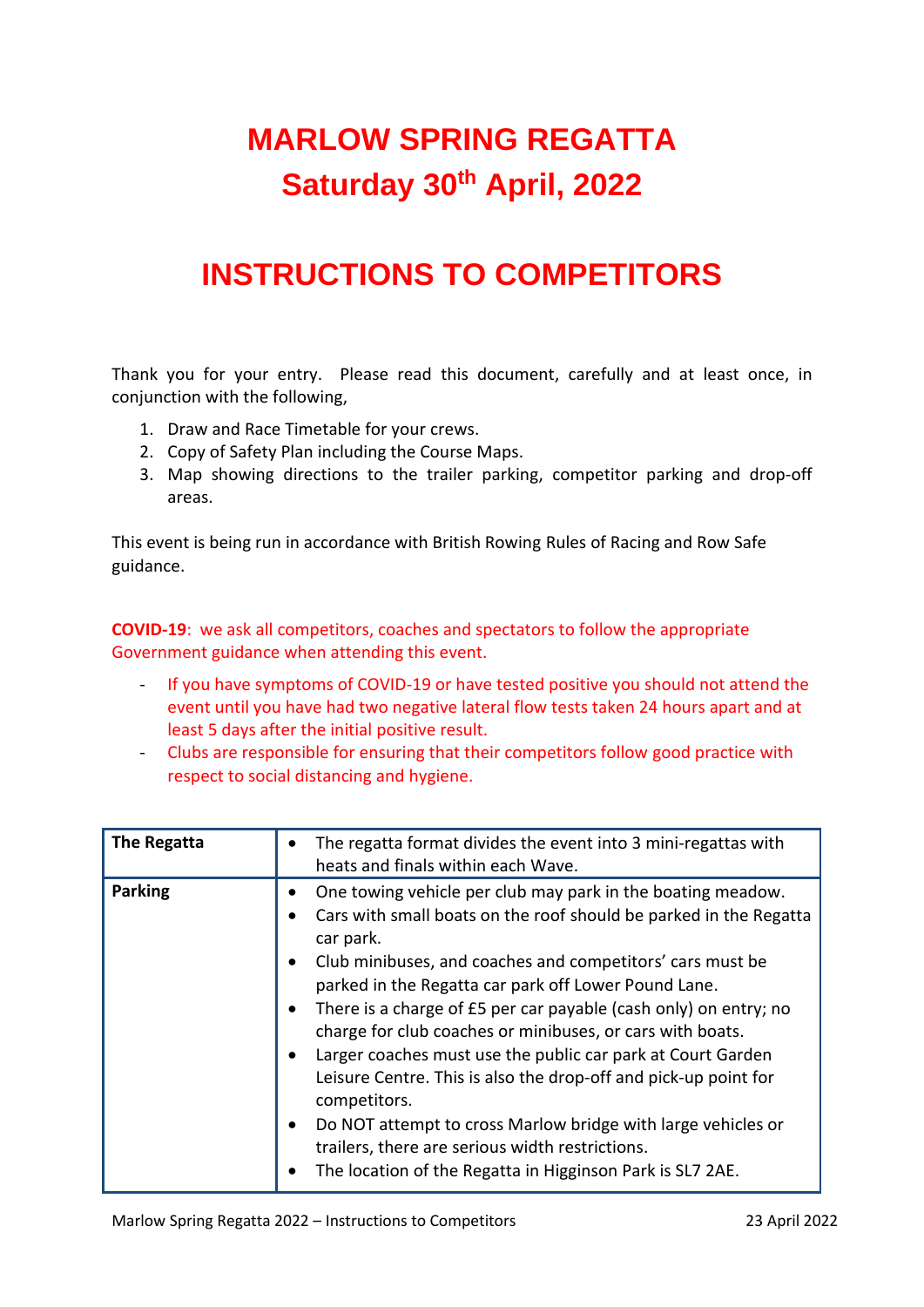| <b>Boating Meadow</b> | Each Club will be assigned a designated area in the boating<br>meadow for parking their trailer and one towing vehicle. There<br>will also be space for boat rigging and a small gazebo.<br>The meadow will not have been mown prior to the regatta; ticks<br>are prevalent in long grass, so leggings and wellies are advised in<br>order to minimse the risk of infection.                                                                                                                                                                                                                                                                                                                                                                                   |
|-----------------------|----------------------------------------------------------------------------------------------------------------------------------------------------------------------------------------------------------------------------------------------------------------------------------------------------------------------------------------------------------------------------------------------------------------------------------------------------------------------------------------------------------------------------------------------------------------------------------------------------------------------------------------------------------------------------------------------------------------------------------------------------------------|
| Registration          | The Registration tent will be situated in the boating meadow.<br>Individual crews are not required to register in person. One<br>٠<br>representative per club should collect race numbers for all<br>entries for their club from Registration.<br>All substitutions should be recorded on BROE2 at least 30<br>minutes before the crew's first race. Spot checks of crew<br>composition will be performed.<br>BROE2 will remain open until 18:00 on Saturday 30 <sup>th</sup> April for<br>entry of substitutions.<br>In the event of any crew scratching on the day, please report to<br>Registration.<br>If your arrival at the Regatta is likely to be delayed, advise<br>Registration immediately. We can then assess if your race can be<br>re-scheduled. |
| <b>Race Numbers</b>   | All crews will be issued with a number which must be fixed into<br>an Empacher slot on the bow.<br>Two paper numbers will be issued to fix to bow's back - one for<br>the outer layer of clothing and one for racing kit. Please ensure<br>numbers are not obscured by hair, etc.<br>Please ensure that all bow numbers are returned to Registration<br>after racing and placed in the crates provided.                                                                                                                                                                                                                                                                                                                                                        |
| <b>Coxes</b>          | Scales will be available at Registration for coxes to weigh in.<br>Wristbands indicating whether the cox meets the required<br>weight (green) or not (red) will be issued.<br>Crews with under-weight coxes should provide their own dead-<br>weights as appropriate.                                                                                                                                                                                                                                                                                                                                                                                                                                                                                          |
| <b>Boating</b>        | All crews should be appropriately dressed for the prevailing<br>weather conditions.<br>Crews must follow the one-way system for boating and<br>returning, and obey any instructions given by the boating<br>marshals.<br>We have a very tight timetable and will have to get races off on<br>time. It is essential that all crews boat promptly and arrive at the<br>Start in good time for their race.<br>Please make sure that crews boat no later than 20 minutes<br>before the published race time.<br>There will be random spot checks by the Raft Control<br>Commissioner of crew composition, cox weigh-in, racing licences<br>and boat compliance.                                                                                                     |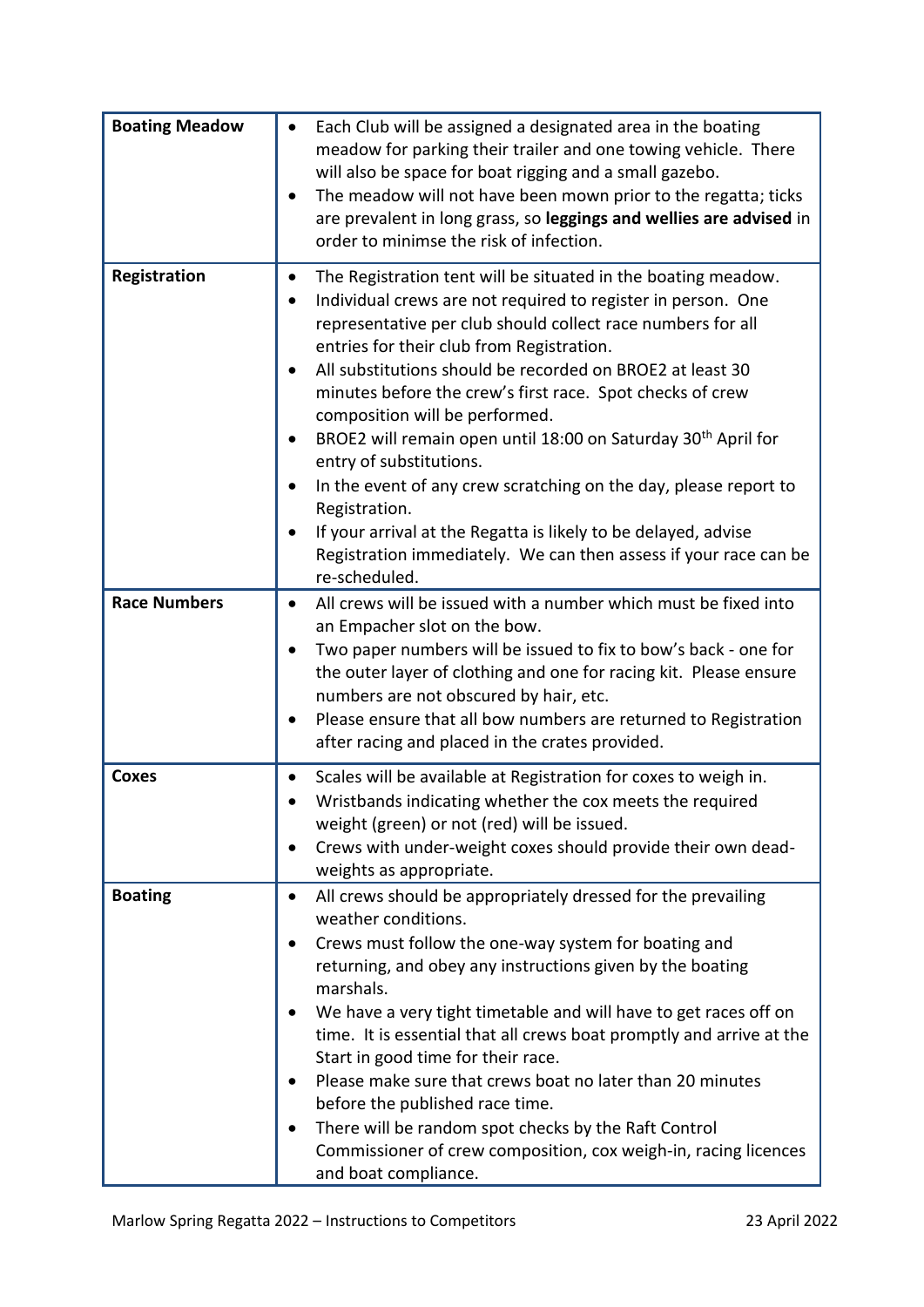|                   | Bow balls, heel restraints, single action release straps & hatch                                                 |  |  |  |
|-------------------|------------------------------------------------------------------------------------------------------------------|--|--|--|
|                   | covers are YOUR responsibility. You will NOT be allowed afloat                                                   |  |  |  |
|                   | unless they are sound.                                                                                           |  |  |  |
|                   | Boats MUST display the correct 6-digit BR identification code.<br>You risk disqualification if you don't comply. |  |  |  |
|                   |                                                                                                                  |  |  |  |
|                   | Blades must not be left near the towpath, but should be brought                                                  |  |  |  |
|                   | to the boating area at the same time as the boat. Please ensure                                                  |  |  |  |
|                   | you have sufficient support staff to be able to do this.                                                         |  |  |  |
|                   | One crew at a time will be allowed on each boating pontoon.                                                      |  |  |  |
|                   | Only designated club coaches and support staff will be allowed                                                   |  |  |  |
|                   | on the pontoons to assist crews in boating and pushing off<br>quickly.                                           |  |  |  |
|                   | Shoes should be taken in the boat or immediately cleared away                                                    |  |  |  |
|                   | from the boating area. Please bring crates or bags as necessary.                                                 |  |  |  |
| Proceeding to the |                                                                                                                  |  |  |  |
| <b>Start</b>      | Competitors, particularly in coxless boats, please take care when<br>٠                                           |  |  |  |
|                   | proceeding to the Start as there have been a number of fallen<br>trees.                                          |  |  |  |
|                   | No overtaking or practice starts allowed on the way up to the                                                    |  |  |  |
|                   | warm-up area.                                                                                                    |  |  |  |
|                   | Warm up is permitted in the area upstream of the marshalling                                                     |  |  |  |
|                   | zone (please refer to course maps).                                                                              |  |  |  |
| <b>The Start</b>  | Any crew late at the start is liable to be excluded owing to the                                                 |  |  |  |
|                   | tight racing programme.                                                                                          |  |  |  |
|                   | For non-Adaptive events, the start will be at Bisham Sailing Club,                                               |  |  |  |
|                   | slightly upstream from the usual start point at Bisham Abbey; for                                                |  |  |  |
|                   | Adaptive events it will be at Bisham Church.                                                                     |  |  |  |
|                   | Stakeboats will NOT be used. This makes starting less stressful for                                              |  |  |  |
|                   | inexperienced crews. However, we rely upon strict compliance                                                     |  |  |  |
|                   | with the instructions of the marshals and the Judge at the Start.                                                |  |  |  |
|                   | We have a large entry with a tight racing timetable. Please brief                                                |  |  |  |
|                   | your crews thoroughly on the Standard Start Procedure to avoid                                                   |  |  |  |
|                   | delay or anxiety to your competitors.                                                                            |  |  |  |
| <b>The Course</b> | Races will be scheduled every 3 minutes.<br>٠                                                                    |  |  |  |
|                   | For events with heats and finals, the winners of each heat will                                                  |  |  |  |
|                   | remain on the water and immediately make their way back to                                                       |  |  |  |
|                   | the start for their finals. An interval of at least 15 minutes will be                                           |  |  |  |
|                   | allowed between heat and final.                                                                                  |  |  |  |
|                   | There are two Safety Boats on duty and the course is buoyed and                                                  |  |  |  |
|                   | marked at either end, in accordance with Environment Agency                                                      |  |  |  |
|                   | requirements.                                                                                                    |  |  |  |
|                   | The finish will be at the Flagpole in Higginson Park.<br>٠                                                       |  |  |  |
|                   | To avoid congestion at the finish, crews must proceed without                                                    |  |  |  |
|                   | delay as far as the BLUE turning buoy to the left.                                                               |  |  |  |
|                   | NO CREW, INCLUDING MARLOW CREWS, MAY PROCEED BELOW<br>THE BRIDGE UNLESS USING THE LOCK.                          |  |  |  |
|                   | Note that Salters Steamers and the Little Green Boat Company                                                     |  |  |  |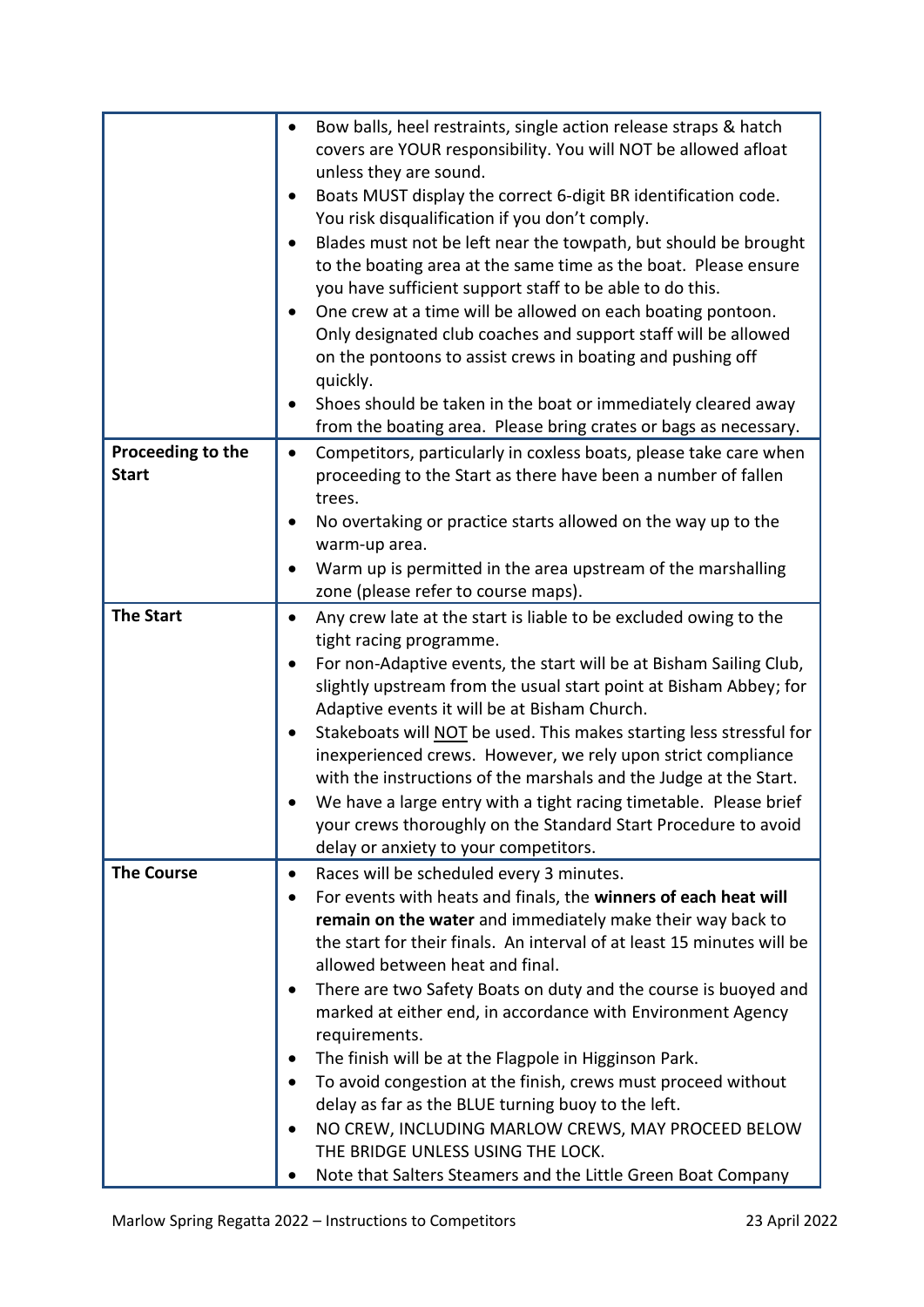|                        | will be operating from Higginson Park so exercise caution when<br>returning to pontoons.                                                                                                                                                                                                                                                                                                                                                                                                                                                                                                           |
|------------------------|----------------------------------------------------------------------------------------------------------------------------------------------------------------------------------------------------------------------------------------------------------------------------------------------------------------------------------------------------------------------------------------------------------------------------------------------------------------------------------------------------------------------------------------------------------------------------------------------------|
| <b>Adaptive Events</b> | Adaptive events will be raced over approximately 500m. The<br>Start will be at Bisham Church. Competitors should wait for<br>Umpires opposite the Church and should not proceed any further<br>upstream.<br>Visually Impaired (VI) Scullers who have steering responsibility<br>for their boats may receive steering instructions by radio link<br>from a dedicated steering guide boat (SG). Such instructions are<br>to be limited to direction information (left, right, hard left etc),<br>condition alerts (eg wash approaching) and progress on the<br>course (eg half-way, 100m to go etc). |
| <b>Results</b>         | Results will be made available on Twitter (Marlow Spring<br>Regatta, @SpringMarlow, https://twitter.com/SpringMarlow)<br>shortly after the end of each race                                                                                                                                                                                                                                                                                                                                                                                                                                        |
| <b>Prizes</b>          | Medals will be awarded to the winning crew of each Event or<br>$\bullet$<br>Band.<br>Medals will not be presented to individual crew members. The<br>club coach, or one designee, should present themselves at<br>Registration shortly after the end of each Wave and we will<br>provide you with medals for all your winners.<br>All competitors should bring their BR Racing Licence or other<br>form of photo ID with them to the Regatta.                                                                                                                                                      |
| <b>Catering</b>        | Barbecue and light refreshments will be available from the<br>٠<br>Catering tent in the Boating meadow throughout the day.<br>Competitors should wash their hands before eating.                                                                                                                                                                                                                                                                                                                                                                                                                   |
| <b>Child Welfare</b>   | Junior rowers are expected to be under the supervision and<br>responsibility of parents and/or teachers while they are not<br>afloat. A private 999 EMT (Medic) and vehicle, is available and<br>the Regatta Child Welfare Officer can be contacted via<br>Registration or contacted in confidence on the number displayed<br>at Registration.                                                                                                                                                                                                                                                     |
| <b>First Aid</b>       | We have comprehensive radio coverage, and an ambulance and<br>medical technician will be in attendance adjacent to the boating<br>meadow throughout the day.                                                                                                                                                                                                                                                                                                                                                                                                                                       |
| <b>Facilities</b>      | Toilet facilities with hand sanitisers will be available in the trailer<br>field.<br>There are no showering or changing facilities in the field.<br>There are no waste bins but we'll provide you with bin liners, so<br>please take all your rubbish away with you.                                                                                                                                                                                                                                                                                                                               |